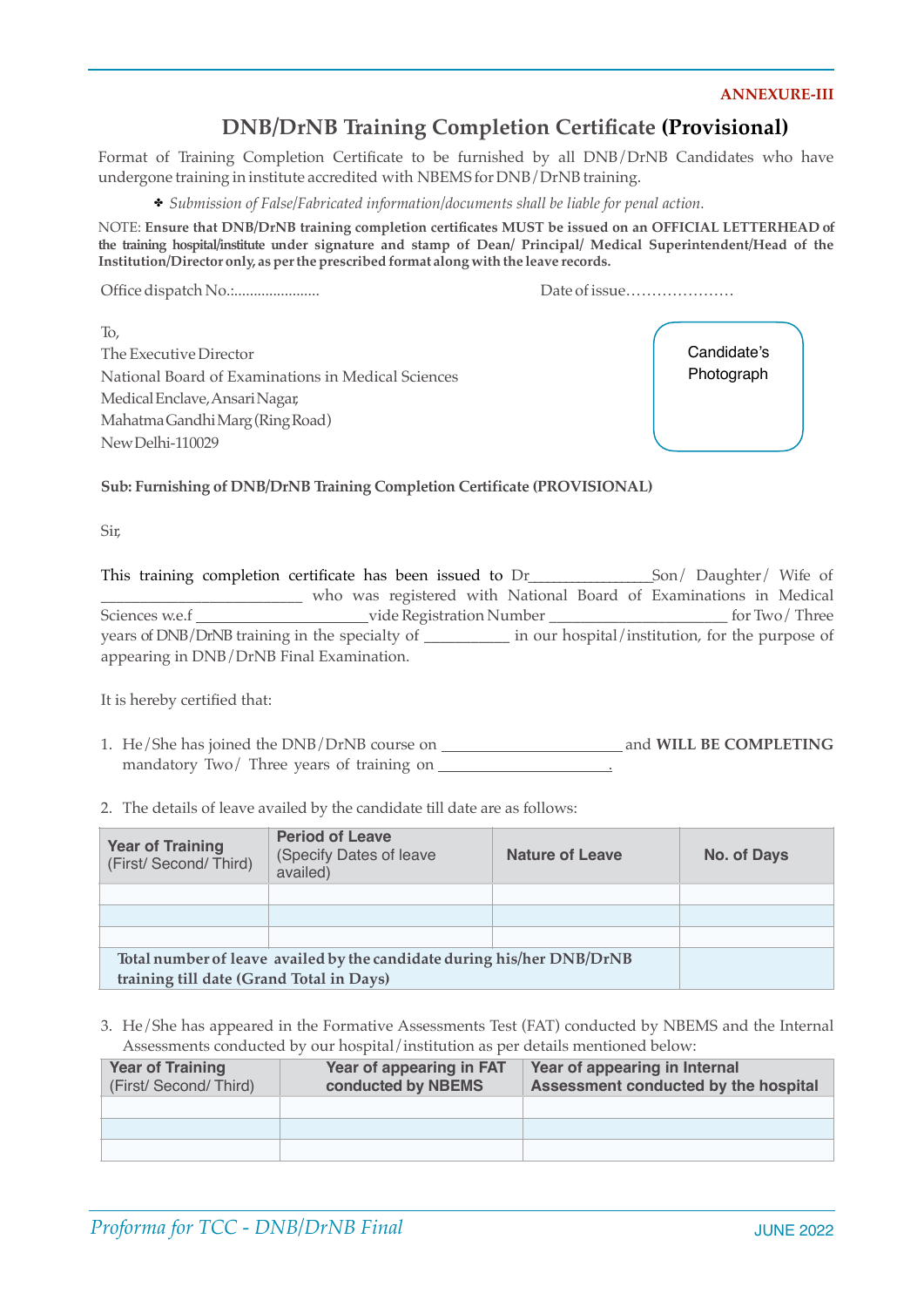- 4. He/She has completed his/her thesis under supervision of an approved thesis guide and submitted his/her thesis for assessment to NBEMS on/before **28.02.2022**.
- 5. He/She has worked during his/her DNB/DrNB training as a resident doctor strictly in accordance with leave and other training guidelines of National Board of Examinations in Medical Sciences.

It is understood that if the details mentioned herein above are found at any stage to be incorrect/false/ incomplete, he/she shall be declared INELIGIBLE for DNB/DrNB Final Examination and his/her candidature for the same shall stand cancelled and result, if any declared, shall be treated as null and void.

Yours sincerely,

| Signature of Head of the Institution |  |
|--------------------------------------|--|
|                                      |  |

Acknowledgement of the candidate under his/her **Signature** 

\_\_\_\_\_\_\_\_\_\_\_\_\_\_\_\_\_\_\_

Name & Designation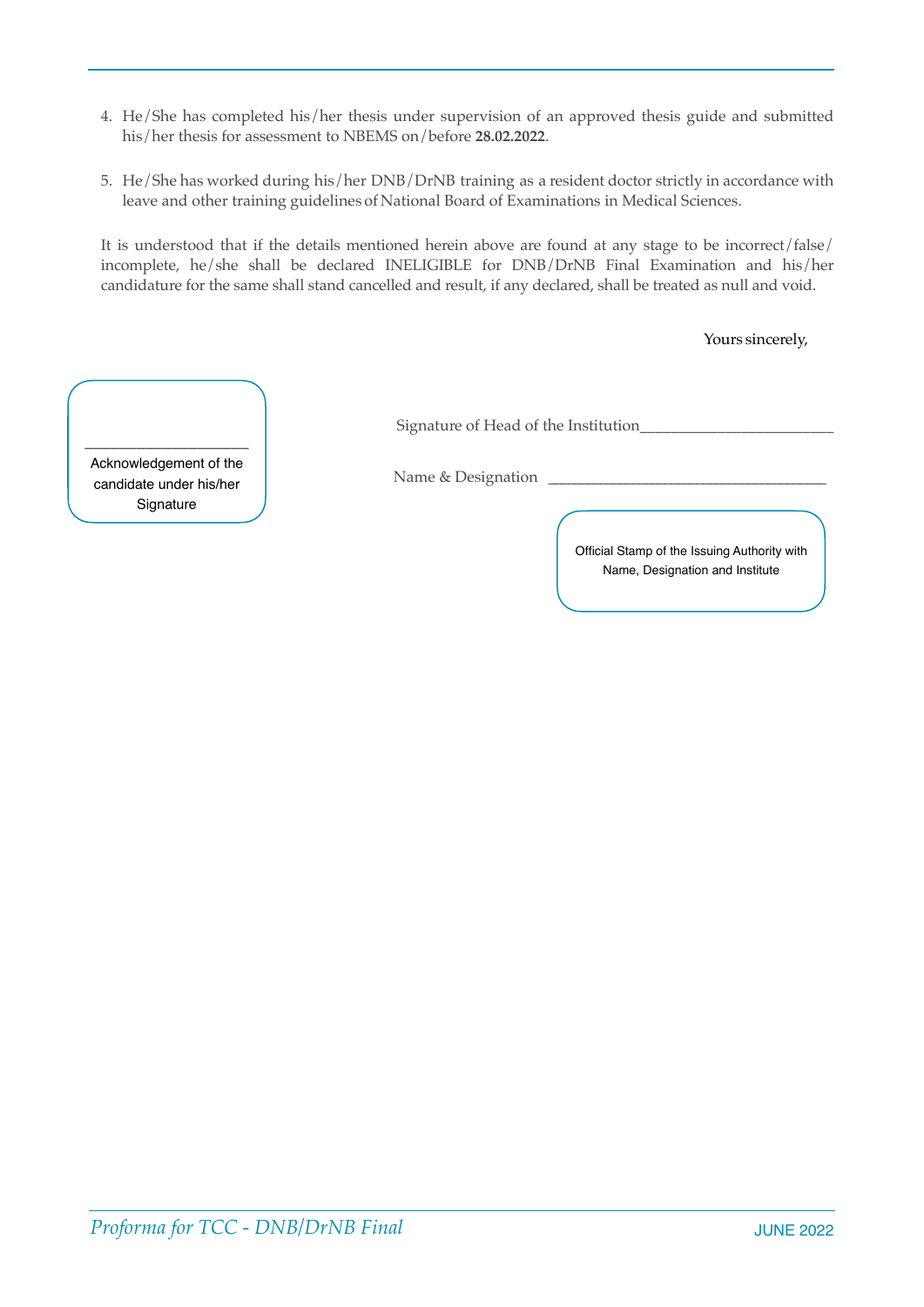### **ANNEXURE-III-D6Y - Part I**

# **DrNB (D6Y) Training Completion Certificate (Provisional)**

Format of Training Completion Certificate to be furnished by all DrNB (D6Y) Candidates who have undergone training in institute accredited with NBEMS for DrNB training.

✤ *Submission of False/Fabricated information/documents shall be liable for penal action.*

NOTE: **Ensure that DrNB training completion certificates MUST be issued on an OFFICIAL LETTERHEAD of the training hospital/institute under signature and stamp of Dean/ Principal/ Medical Superintendent/Head of the Institution/Director only, as perthe prescribed format along with the leave records.**

Office dispatch No.:...................... Date ofissue…………………

To, The Executive Director National Board of Examinations in Medical Sciences MedicalEnclave,AnsariNagar, MahatmaGandhiMarg(RingRoad) NewDelhi-110029

Candidate's Photograph

**Sub: Furnishing of DrNB (D6Y) Part I Training Completion Certificate (Provisional)**

Sir,

This training completion certificate has been issued to Dr\_\_\_\_\_\_\_\_\_\_\_\_\_\_Son/ Daughter/ Wife of \_\_\_\_\_\_\_\_\_\_\_\_\_\_\_\_\_\_\_\_\_\_\_\_\_\_ who was registered with National Board of Examinations in Medical Sciences w.e.f \_\_\_\_\_\_\_\_\_\_\_\_\_\_\_\_\_\_\_\_\_\_\_\_\_\_vide Registration Number \_\_\_\_\_\_\_\_\_\_\_\_\_\_\_\_\_\_\_\_\_\_\_\_\_\_\_\_\_\_\_\_\_ for Six years of DrNB training in the specialty of \_\_\_\_\_\_\_\_\_\_ in our hospital/institution, for the purpose of appearing in DrNB (Direct 6 Years) Part I Examination.

It is hereby certified that:

- 1. He/She has joined the DrNB (Direct 6 Years) course on and **WILL BE COMPLETING** mandatory Two years of training on .
- 2. The details of leave availed by the candidate till date are as follows:

| <b>Year of Training</b><br>(First/Second) | <b>Period of Leave</b><br>(Specify Dates of leave<br>availed)               | <b>Nature of Leave</b> | No. of Days |
|-------------------------------------------|-----------------------------------------------------------------------------|------------------------|-------------|
|                                           |                                                                             |                        |             |
|                                           |                                                                             |                        |             |
|                                           |                                                                             |                        |             |
|                                           | Total number of leave availed by the candidate during his/her DrNB training |                        |             |
| till date (Grand Total in Days)           |                                                                             |                        |             |

| <b>Year of Training</b><br>(First/Second) | Year of appearing in FAT<br>conducted by NBEMS | Year of appearing in Internal<br>Assessment conducted by the hospital |
|-------------------------------------------|------------------------------------------------|-----------------------------------------------------------------------|
|                                           |                                                |                                                                       |
|                                           |                                                |                                                                       |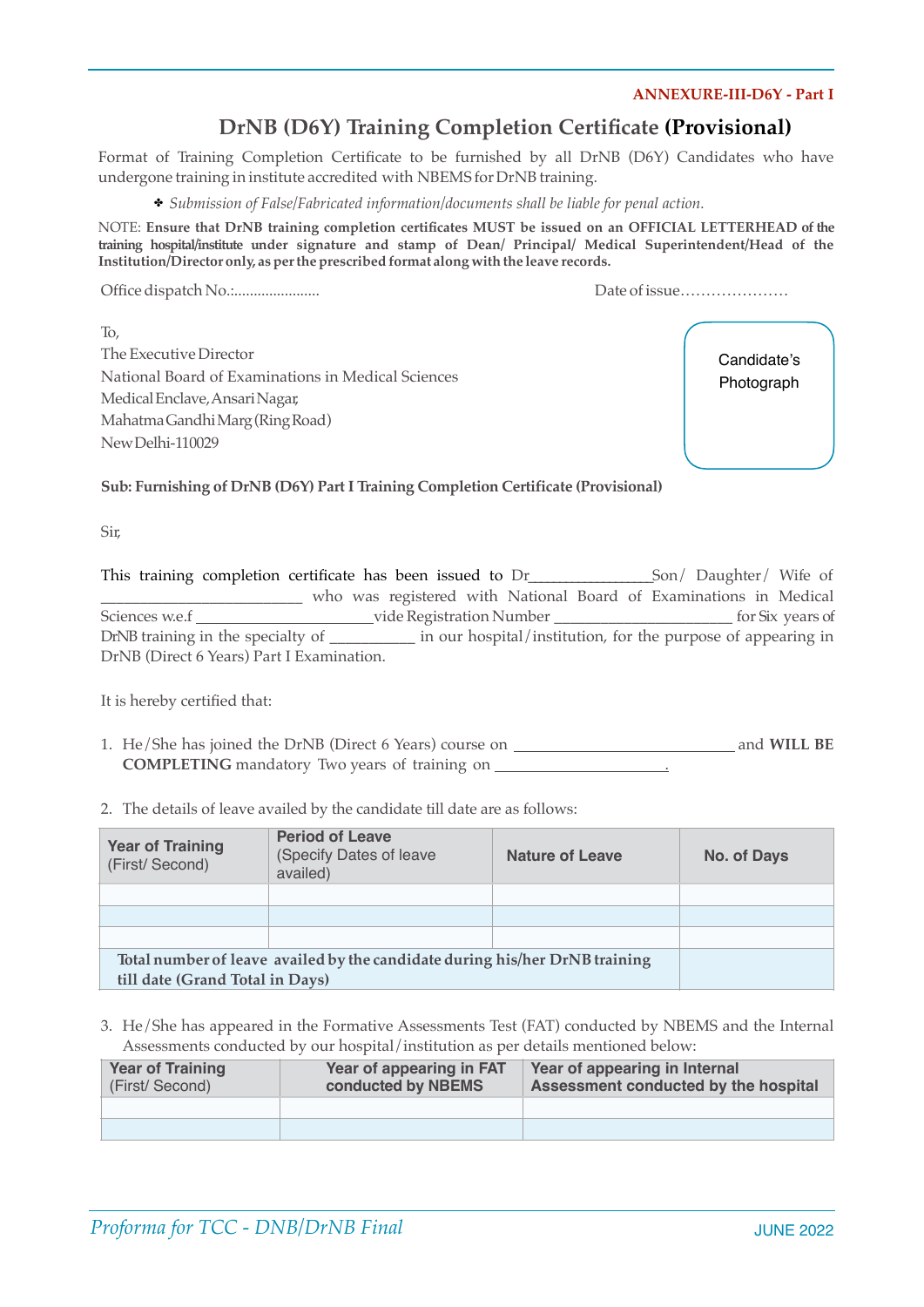- 4. During these 2 years, the candidate has undergone DrNB training in basic principles of surgery and other allied departments as per applicable curriculum for DrNB Direct 6 years Programme, only at NBEMS/NMC recognized centres.
- 5. He/She has worked during his/her DrNB training as a resident doctor strictly in accordance with leave and other training guidelines of National Board of Examinations in Medical Sciences.

It is understood that if the details mentioned herein above are found at any stage to be incorrect/false/ incomplete, he/she shall be declared INELIGIBLE for DrNB Direct 6 Year Par I Examination and his/her candidature for the same shall stand cancelled and result, if any declared, shall be treated as null and void.

Yours sincerely,

Signature of Head of the Institution\_\_\_\_\_\_\_\_\_\_\_\_\_\_\_\_\_\_\_\_\_\_\_\_\_

Name & Designation:

Acknowledgement of the candidate under his/her **Signature** 

\_\_\_\_\_\_\_\_\_\_\_\_\_\_\_\_\_\_\_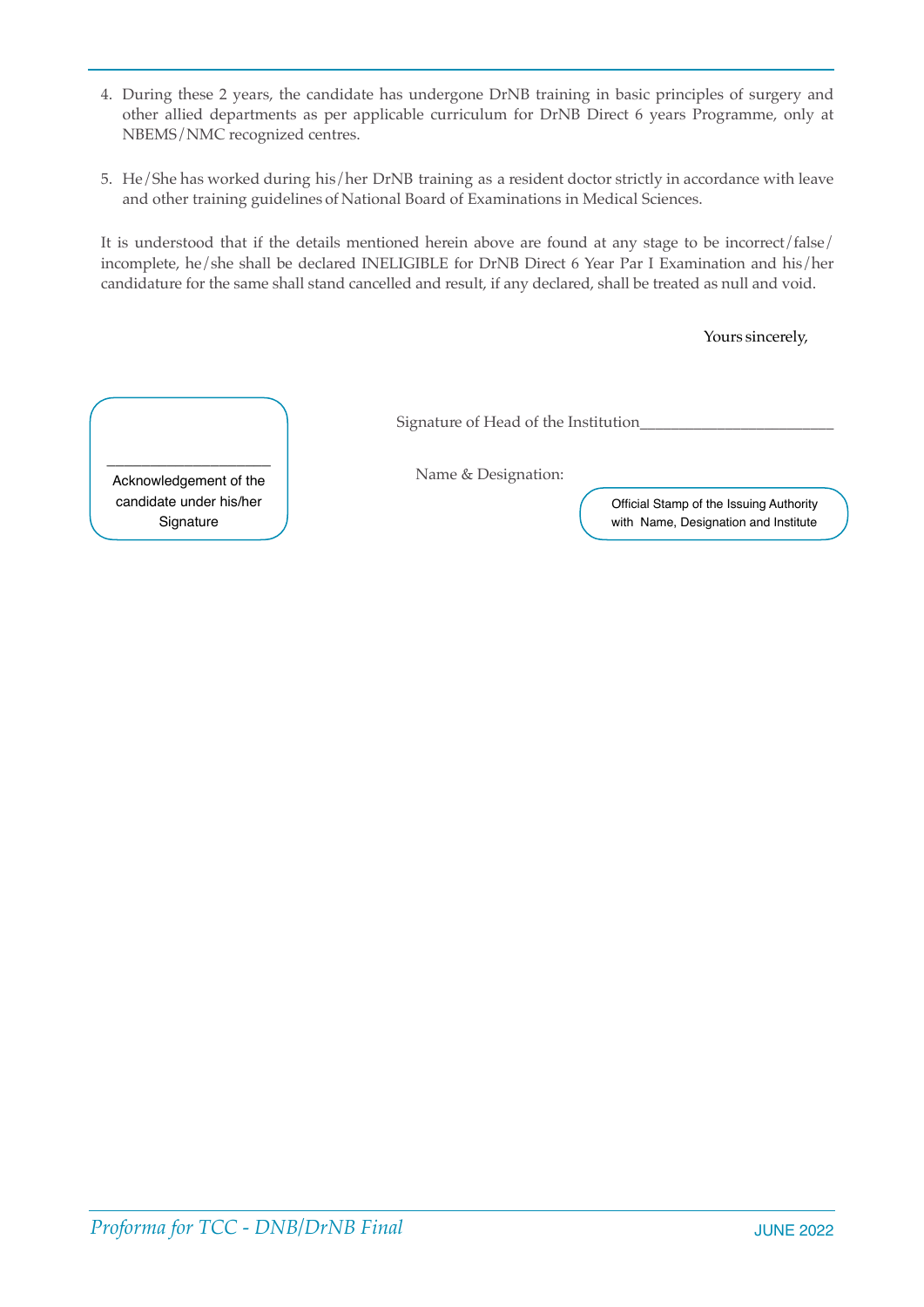### **ANNEXURE-III-D6Y - Part II**

# **DrNB (D6Y) Training Completion Certificate (Provisional)**

Format of Training Completion Certificate to be furnished by all DrNB (D6Y) Candidates who have undergone training in institute accredited with NBEMS for DrNB training.

✤ *Submission of False/Fabricated information/documents shall be liable for penal action.*

NOTE: **Ensure that DrNB training completion certificates MUST be issued on an OFFICIAL LETTERHEAD of the training hospital/institute under signature and stamp of Dean/ Principal/ Medical Superintendent/Head of the Institution/Director only, as perthe prescribed format along with the leave records.**

Office dispatch No.:...................... Date ofissue…………………

To, The Executive Director National Board of Examinations in Medical Sciences MedicalEnclave,AnsariNagar, MahatmaGandhiMarg(RingRoad) NewDelhi-110029

Candidate's Photograph

**Sub: Furnishing of DrNB (D6Y) Part II Training Completion Certificate (Provisional)**

Sir,

|                                   | This training completion certificate has been issued to Dr |                          | Son/ Daughter/ Wife of                                            |                  |
|-----------------------------------|------------------------------------------------------------|--------------------------|-------------------------------------------------------------------|------------------|
|                                   |                                                            |                          | who was registered with National Board of Examinations in Medical |                  |
| Sciences w.e.f                    |                                                            | vide Registration Number |                                                                   | for Six years of |
| DrNB training in the specialty of |                                                            |                          | in our hospital/institution, for the purpose of appearing in      |                  |
|                                   | DrNB (Direct 6 Year) Final (Part II) Examination.          |                          |                                                                   |                  |

It is hereby certified that:

- 1. He/She has joined the DrNB (Direct 6 Year) course on **All Containers and MILL BE COMPLETING** mandatory Five years of training on .
- 2. The details of leave availed by the candidate till date are as follows:

| <b>Year of Training</b><br>(1st/2nd/3rd/4th/5th)                            | <b>Period of Leave</b><br>(Specify Dates of leave<br>availed) | <b>Nature of Leave</b> | No. of Days |
|-----------------------------------------------------------------------------|---------------------------------------------------------------|------------------------|-------------|
|                                                                             |                                                               |                        |             |
|                                                                             |                                                               |                        |             |
|                                                                             |                                                               |                        |             |
| Total number of leave availed by the candidate during his/her DrNB training |                                                               |                        |             |
| till date (Grand Total in Days)                                             |                                                               |                        |             |

| <b>Year of Training</b><br>(1st/2nd/3rd/4th/5th) | Year of appearing in FAT<br>conducted by NBEMS | Year of appearing in Internal<br>Assessment conducted by the hospital |
|--------------------------------------------------|------------------------------------------------|-----------------------------------------------------------------------|
|                                                  |                                                |                                                                       |
|                                                  |                                                |                                                                       |
|                                                  |                                                |                                                                       |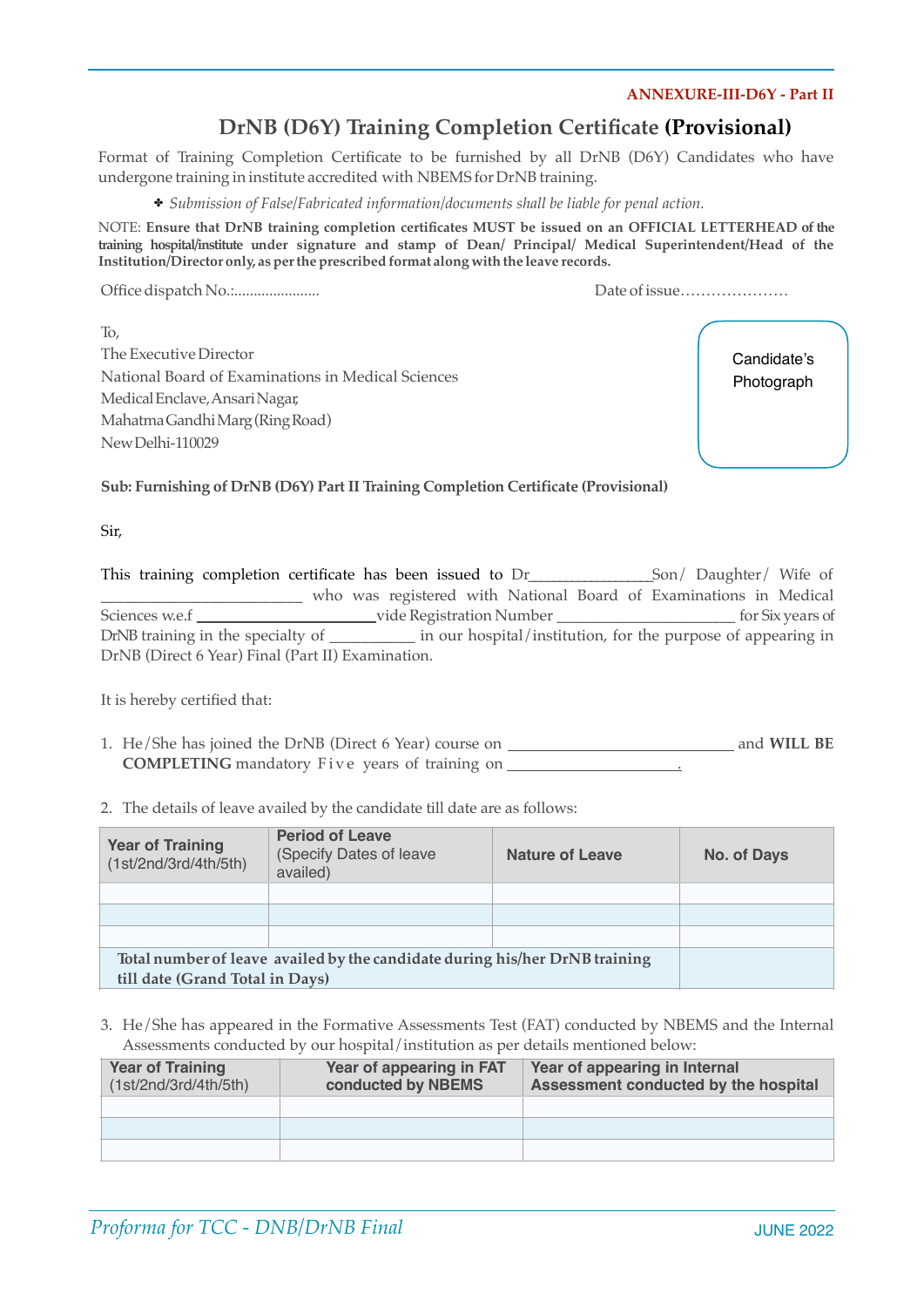- 4. He/She has completed his/her thesis under supervision of an approved thesis guide and submitted his/her thesis for assessment to NBEMS on/before **28.02.2022**.
- 5. He/She has worked during his/her DrNB training as a resident doctor strictly in accordance with leave and other training guidelines of National Board of Examinations in Medical Sciences.

It is understood that if the details mentioned herein above are found at any stage to be incorrect/false/ incomplete, he/she shall be declared INELIGIBLE for DrNB Final Examination and his/her candidature for the same shall stand cancelled and result, if any declared, shall be treated as null and void.

Yours sincerely,

Signature of Head of the Institution\_\_\_\_\_\_\_\_\_\_\_\_\_\_\_\_\_\_\_\_\_\_\_\_\_

Name & Designation \_

\_\_\_\_\_\_\_\_\_\_\_\_\_\_\_\_\_\_\_ Acknowledgement of the candidate under his/her **Signature**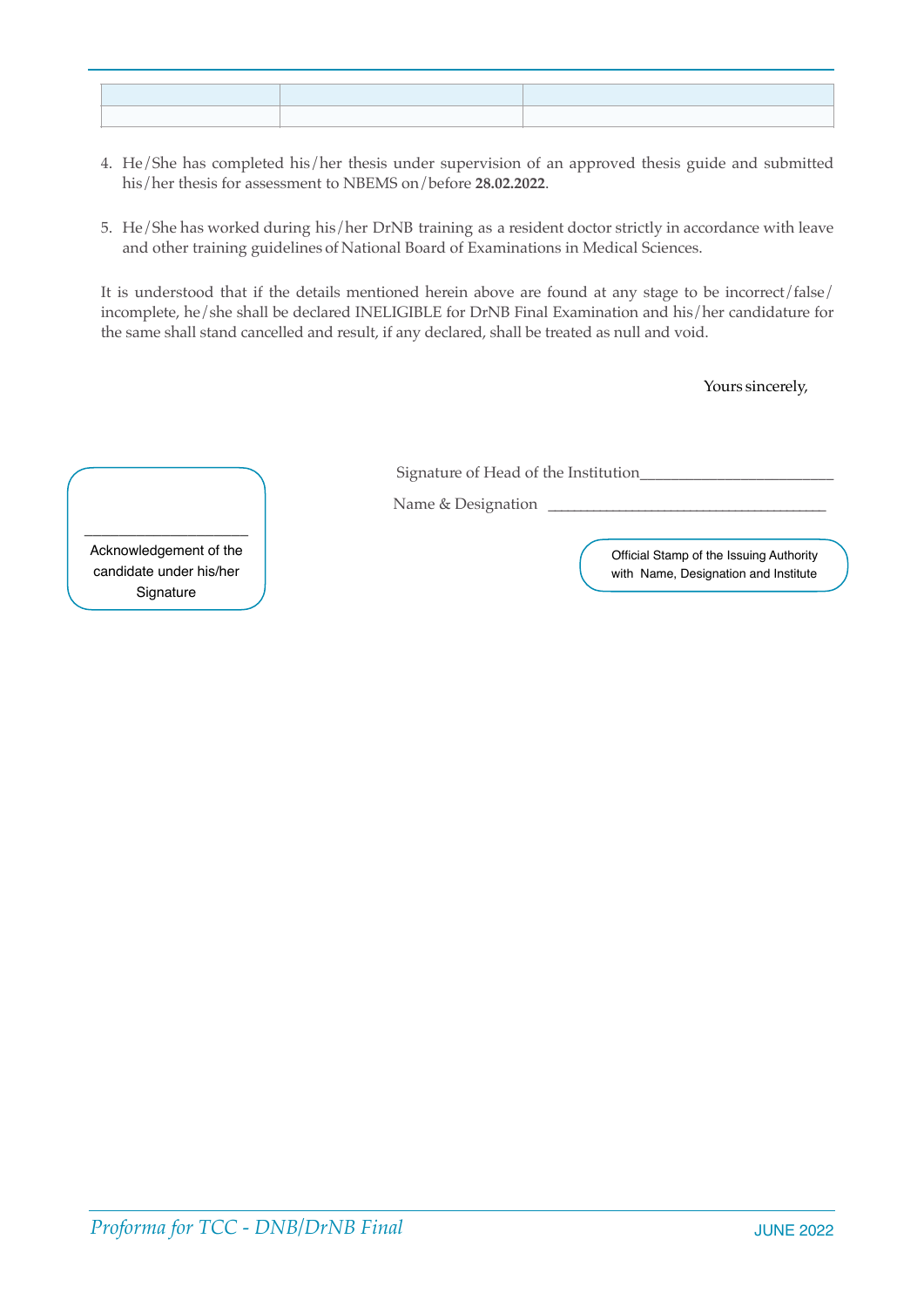#### **ANNEXURE-IV**

## **DNB/DrNB Training Completion Certificate (Final)**

Format of Training Completion Certificate to be furnished by all DNB/DrNB Candidates who have undergone training in institute accredited with NBEMS for DNB/DrNB training.

✤ *Submission of False/Fabricated information/documents shall be liable for penal action.*

NOTE: **Ensure that DNB/DrNB training completion certificates MUST be issued on an OFFICIAL LETTERHEAD of the training hospital/institute under signature and stamp of Dean/ Principal/ Medical Superintendent/Head of the Institution/Director only, as perthe prescribed format along with the leave records.**

Office dispatch No.:...................... Date ofissue…………………

To, The Executive Director National Board of Examinations in Medical Sciences MedicalEnclave,AnsariNagar, MahatmaGandhiMarg(RingRoad) NewDelhi-110029

Candidate's Photograph

**Sub: Furnishing of DNB/DrNB Training Completion Certificate (Final)**

|                | This training completion certificate has been issued to Dr | Son/ Daughter/ Wife of                                            |
|----------------|------------------------------------------------------------|-------------------------------------------------------------------|
|                |                                                            | who was registered with National Board of Examinations in Medical |
| Sciences w.e.f | vide Registration Number                                   | for Two/Three                                                     |
|                | years of DNB/DrNB training in the specialty of             | in our hospital/institution, for the purpose of                   |
|                | appearing in DNB/DrNB Final Examination.                   |                                                                   |

It is hereby certified that:

- 1. He/She has joined the DNB/DrNB course on and **HAS COMPLETED** mandatory Two/ Three years of training on .
- 2. The details of leave availed by the candidate till date are as follows:

| <b>Year of Training</b><br>(First/ Second/ Third)                         | <b>Period of Leave</b><br>(Specify Dates of leave<br>availed) | <b>Nature of Leave</b> | No. of Days |
|---------------------------------------------------------------------------|---------------------------------------------------------------|------------------------|-------------|
|                                                                           |                                                               |                        |             |
|                                                                           |                                                               |                        |             |
|                                                                           |                                                               |                        |             |
| Total number of leave availed by the candidate during his/her entire DNB/ |                                                               |                        |             |
| DrNB training (Grand Total in Days)                                       |                                                               |                        |             |

| <b>Year of Training</b><br>(First/ Second/ Third) | Year of appearing in FAT<br>conducted by NBEMS | Year of appearing in Internal<br>Assessment conducted by the hospital |
|---------------------------------------------------|------------------------------------------------|-----------------------------------------------------------------------|
|                                                   |                                                |                                                                       |
|                                                   |                                                |                                                                       |
|                                                   |                                                |                                                                       |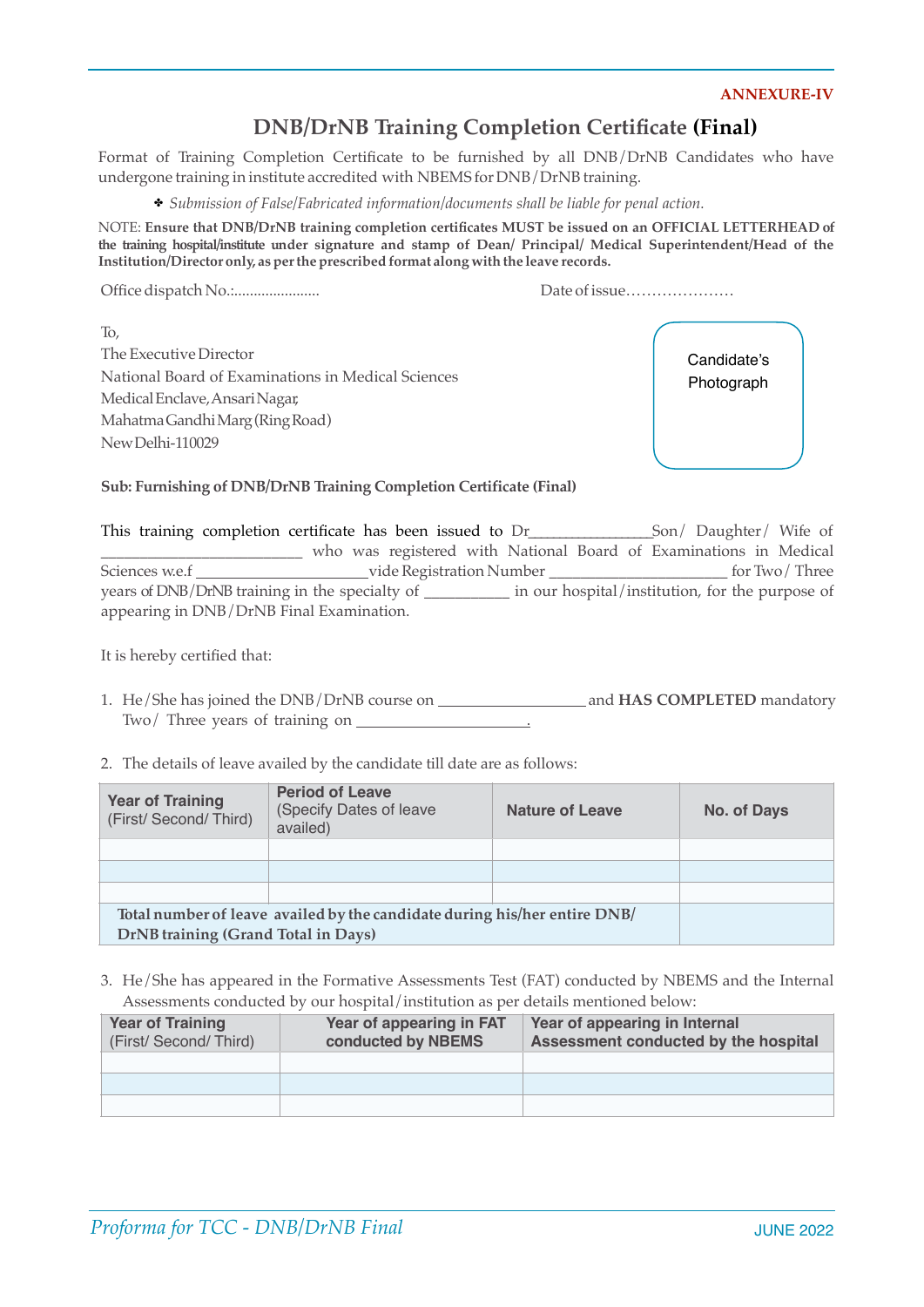- 4. He/She has completed his/her thesis under supervision of an approved thesis guide and his/her thesis has been ACCEPTED by NBEMS vide acceptance letter dated
- 5. He/She has worked during his/her DNB/DrNB training as a resident doctor strictly in accordance with leave and other training guidelines of National Board of Examinations in Medical Sciences.

It is understood that if the details mentioned herein above are found at any stage to be incorrect/false/ incomplete, he/she shall be declared INELIGIBLE for DNB/DrNB Final Examination and his/her candidature for the same shall stand cancelled and result, if any declared, shall be treated as null and void.

### Yours sincerely,

Signature of Head of the Institution\_\_\_\_\_\_\_\_\_\_\_\_\_\_\_\_\_\_\_\_\_\_\_\_

Name & Designation

\_\_\_\_\_\_\_\_\_\_\_\_\_\_\_\_\_\_\_ Acknowledgement of the candidate under his/her Signature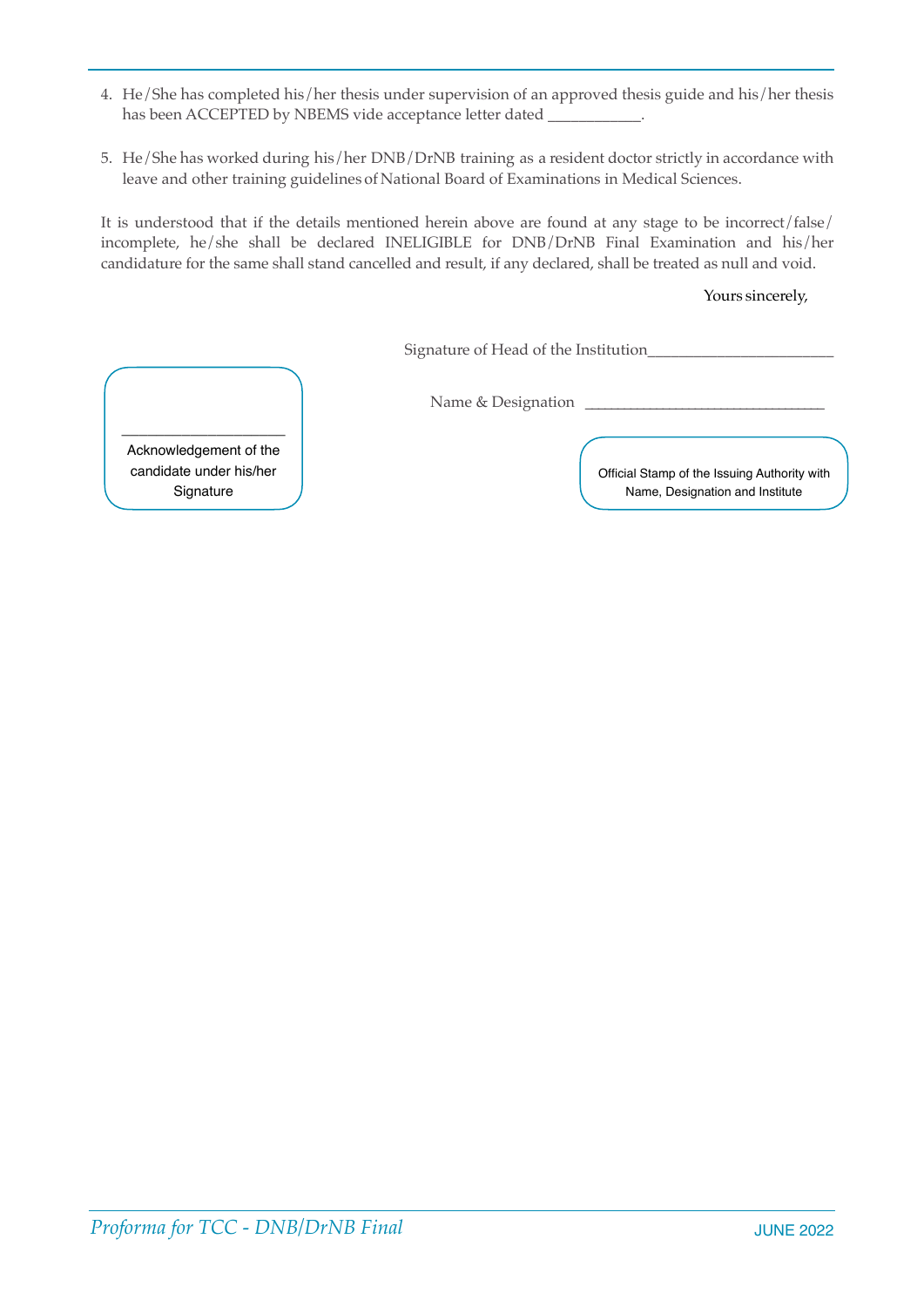### **ANNEXURE - IV - D6Y - Part I**

## **DrNB (D6Y) Training Completion Certificate (Final)**

Format of Training Completion Certificate to be furnished by all DrNB (D6Y) Candidates who have undergone training in institute accredited with NBEMS for DrNB training.

✤ *Submission of False/Fabricated information/documents shall be liable for penal action.*

NOTE: **Ensure that DrNB training completion certificates MUST be issued on an OFFICIAL LETTERHEAD of the training hospital/institute under signature and stamp of Dean/ Principal/ Medical Superintendent/Head of the Institution/Director only, as perthe prescribed format along with the leave records.**

Office dispatch No.:...................... Date ofissue…………………

To, The Executive Director National Board of Examinations in Medical Sciences MedicalEnclave,AnsariNagar, MahatmaGandhiMarg(RingRoad) NewDelhi-110029

Candidate's Photograph

**Sub: Furnishing of DrNB (D6Y) Part I Training Completion Certificate (Final)**

Sir,

| This training completion certificate has been issued to Dr |                                                                   |                                                              |  | Son/ Daughter/ Wife of |                  |
|------------------------------------------------------------|-------------------------------------------------------------------|--------------------------------------------------------------|--|------------------------|------------------|
|                                                            | who was registered with National Board of Examinations in Medical |                                                              |  |                        |                  |
| Sciences w.e.f                                             | vide Registration Number                                          |                                                              |  |                        | for six years of |
| DrNB training in the specialty of                          |                                                                   | in our hospital/institution, for the purpose of appearing in |  |                        |                  |
| DrNB (Direct 6 Years) Part I Examination.                  |                                                                   |                                                              |  |                        |                  |

It is hereby certified that:

- 1. He/She has joined the DrNB (Direct 6 Years) course on and **HAS COMPLETED**  mandatory Two years of training on .
- 2. The details of leave availed by the candidate till date are as follows:

| <b>Year of Training</b><br>(First/Second)                                   | <b>Period of Leave</b><br>(Specify Dates of leave<br>availed) | <b>Nature of Leave</b> | No. of Days |
|-----------------------------------------------------------------------------|---------------------------------------------------------------|------------------------|-------------|
|                                                                             |                                                               |                        |             |
|                                                                             |                                                               |                        |             |
|                                                                             |                                                               |                        |             |
| Total number of leave availed by the candidate during his/her DrNB training |                                                               |                        |             |
| till date (Grand Total in Days)                                             |                                                               |                        |             |

| <b>Year of Training</b><br>(First/Second) | Year of appearing in FAT<br>conducted by NBEMS | Year of appearing in Internal<br>Assessment conducted by the hospital |
|-------------------------------------------|------------------------------------------------|-----------------------------------------------------------------------|
|                                           |                                                |                                                                       |
|                                           |                                                |                                                                       |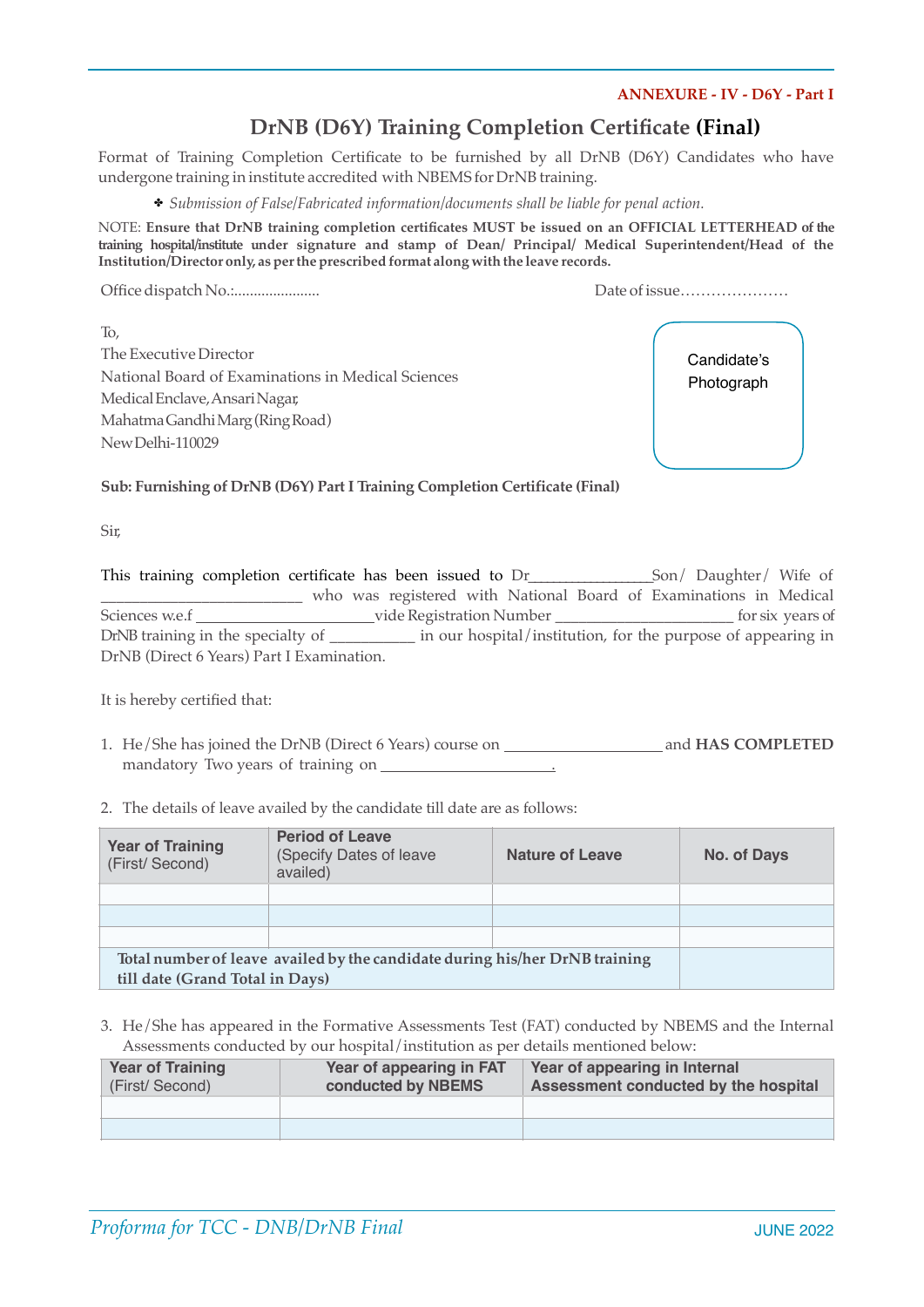- 4. During these 2 years, the candidate has undergone DrNB training in basic principles of surgery and other allied departments as per applicable curriculum for DrNB Direct 6 years Programme, only at NBEMS/NMC recognized centres.
- 5. He/She has worked during his/her DrNB training as a resident doctor strictly in accordance with leave and other training guidelines of National Board of Examinations in Medical Sciences.

It is understood that if the details mentioned herein above are found at any stage to be incorrect/false/ incomplete, he/she shall be declared INELIGIBLE for DrNB Direct 6 Year Part I Examination and his/her candidature for the same shall stand cancelled and result, if any declared, shall be treated as null and void.

Yours sincerely,

Signature of Head of the Institution\_\_\_\_\_\_\_\_\_\_\_\_\_\_\_\_\_\_\_\_\_\_\_\_\_

Name & Designation

Acknowledgement of the candidate under his/her

\_\_\_\_\_\_\_\_\_\_\_\_\_\_\_\_\_\_\_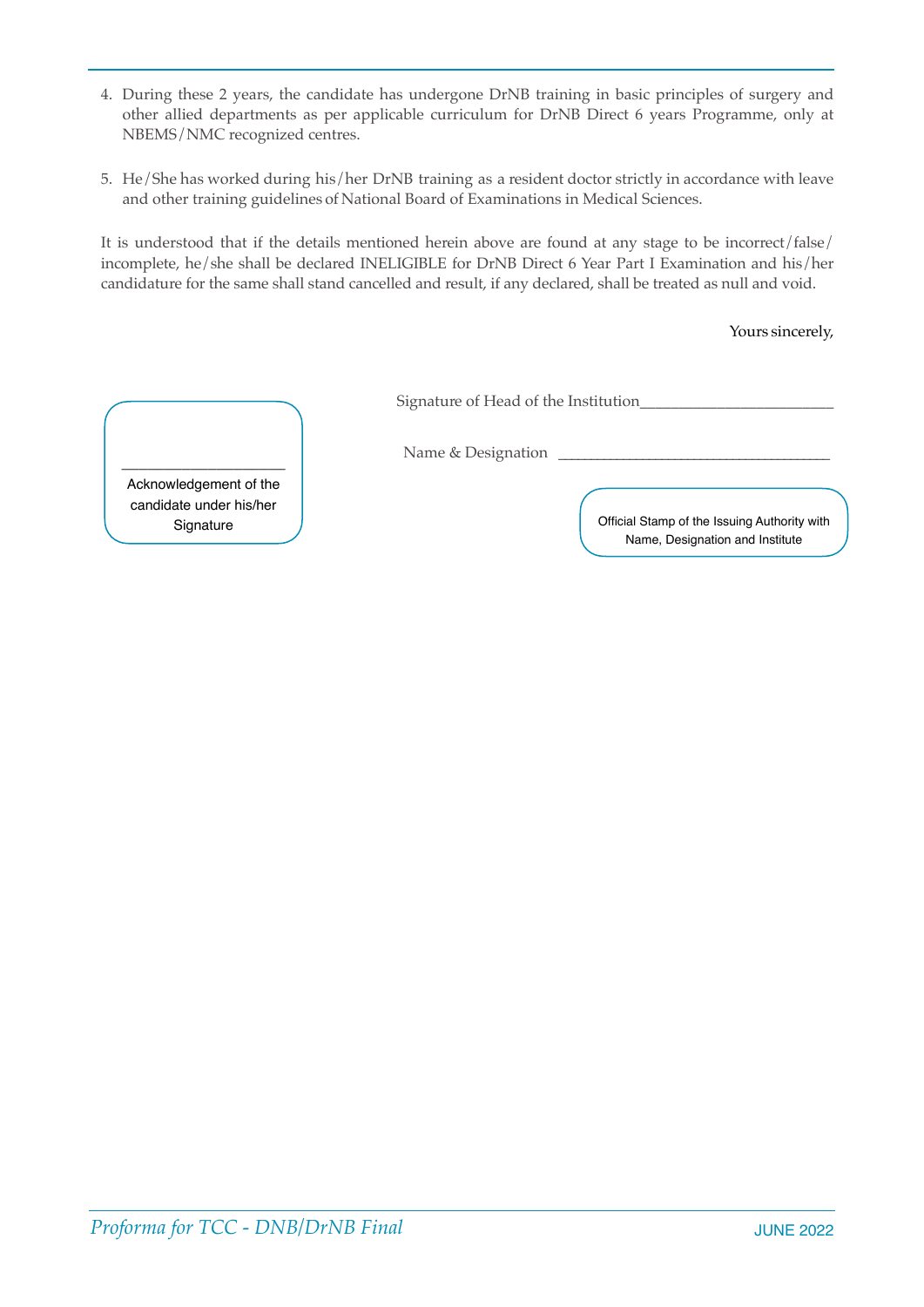### **ANNEXURE - IV - D6Y - Part II**

## **DrNB (D6Y) Training Completion Certificate (Final)**

Format of Training Completion Certificate to be furnished by all DrNB (D6Y) Candidates who have undergone training in institute accredited with NBEMS for DrNB training.

✤ *Submission of False/Fabricated information/documents shall be liable for penal action.*

NOTE: **Ensure that DrNB training completion certificates MUST be issued on an OFFICIAL LETTERHEAD of the training hospital/institute under signature and stamp of Dean/ Principal/ Medical Superintendent/Head of the Institution/Director only, as perthe prescribed format along with the leave records.**

Office dispatch No.:...................... Date ofissue…………………

To, The Executive Director National Board of Examinations in Medical Sciences MedicalEnclave,AnsariNagar, MahatmaGandhiMarg(RingRoad) NewDelhi-110029

Candidate's Photograph

**Sub: Furnishing of DrNB (D6Y) Part II Training Completion Certificate (Final)**

Sir,

|                | This training completion certificate has been issued to Dr                                         |                          | Son/ Daughter/ Wife of                                            |
|----------------|----------------------------------------------------------------------------------------------------|--------------------------|-------------------------------------------------------------------|
|                |                                                                                                    |                          | who was registered with National Board of Examinations in Medical |
| Sciences w.e.f |                                                                                                    | vide Registration Number | for Six years of                                                  |
|                | DNB/DrNB training in the specialty of ____________ in our hospital/institution, for the purpose of |                          |                                                                   |
|                | appearing in DrNB (Direct 6 Year) Final (Part II) Examination.                                     |                          |                                                                   |

It is hereby certified that:

- 1. He/She has joined the DrNB (Direct 6 Year) course on **All and HAS COMPLETED** mandatory Five years of training on .
- 2. The details of leave availed by the candidate till date are as follows:

| <b>Year of Training</b><br>(1st/2nd/3rd/4th/5th)                            | <b>Period of Leave</b><br>(Specify Dates of leave<br>availed) | <b>Nature of Leave</b> | No. of Days |
|-----------------------------------------------------------------------------|---------------------------------------------------------------|------------------------|-------------|
|                                                                             |                                                               |                        |             |
|                                                                             |                                                               |                        |             |
|                                                                             |                                                               |                        |             |
| Total number of leave availed by the candidate during his/her DrNB training |                                                               |                        |             |
| till date (Grand Total in Days)                                             |                                                               |                        |             |

| <b>Year of Training</b><br>(1st/2nd/3rd/4th/5th) | Year of appearing in FAT<br>conducted by NBEMS | Year of appearing in Internal<br>Assessment conducted by the hospital |
|--------------------------------------------------|------------------------------------------------|-----------------------------------------------------------------------|
|                                                  |                                                |                                                                       |
|                                                  |                                                |                                                                       |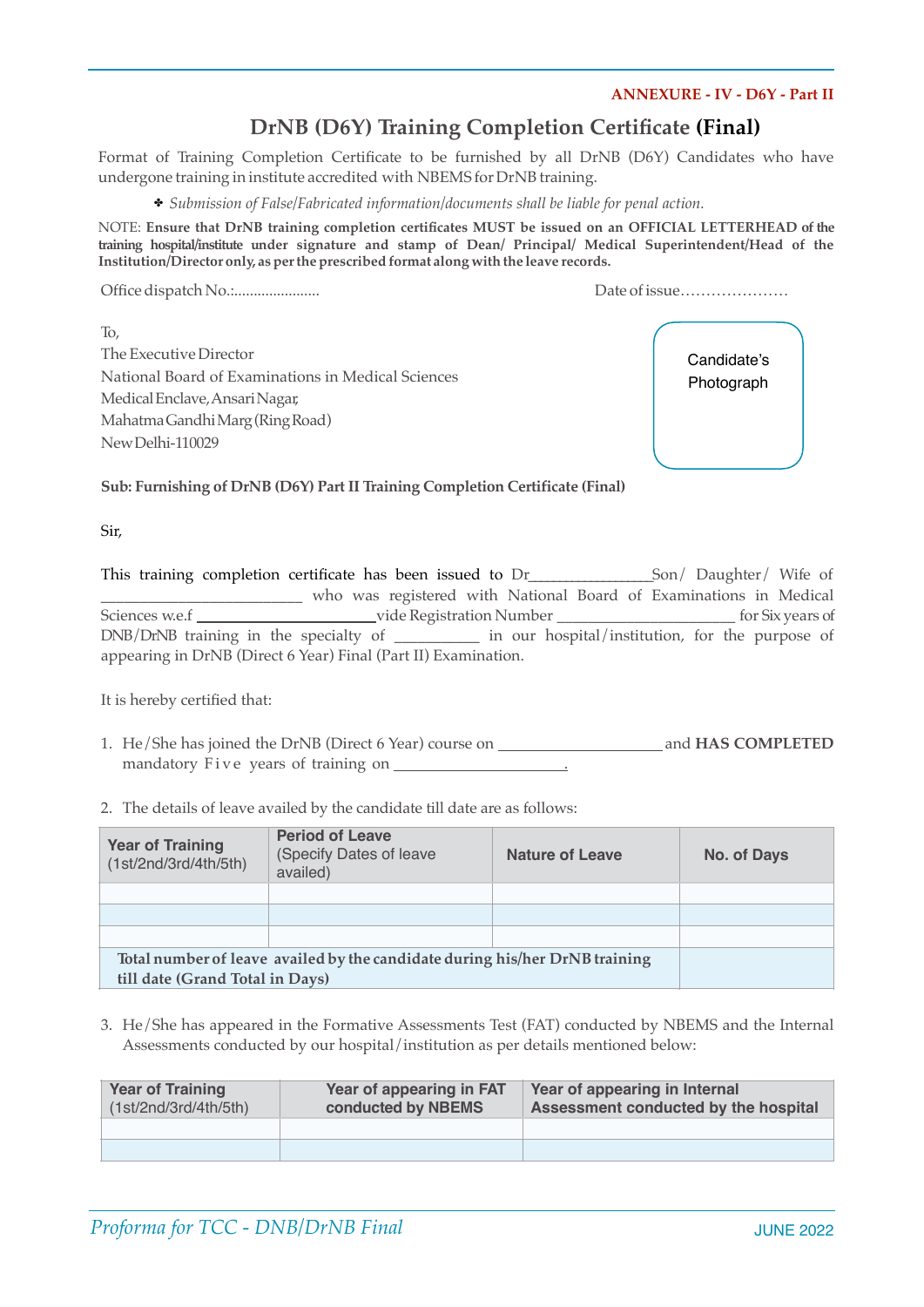- 4. He/She has completed his/her thesis under supervision of an approved thesis guide and his/her thesis has been ACCEPTED by NBEMS vide acceptance letter dated \_\_\_\_\_\_\_\_\_\_\_\_\_\_\_\_\_\_\_\_\_\_\_\_\_
- 5. He/She has worked during his/her DrNB training as a resident doctor strictly in accordance with leave and other training guidelines of National Board of Examinations in Medical Sciences.

It is understood that if the details mentioned herein above are found at any stage to be incorrect/false/ incomplete, he/she shall be declared INELIGIBLE for DrNB Final Examination and his/her candidature for the same shall stand cancelled and result, if any declared, shall be treated as null and void.

Yours sincerely,

Signature of Head of the Institution\_\_\_\_\_\_\_\_\_\_\_\_\_\_\_\_\_\_\_\_\_\_\_\_\_

Name & Designation

Acknowledgement of the candidate under his/her

\_\_\_\_\_\_\_\_\_\_\_\_\_\_\_\_\_\_\_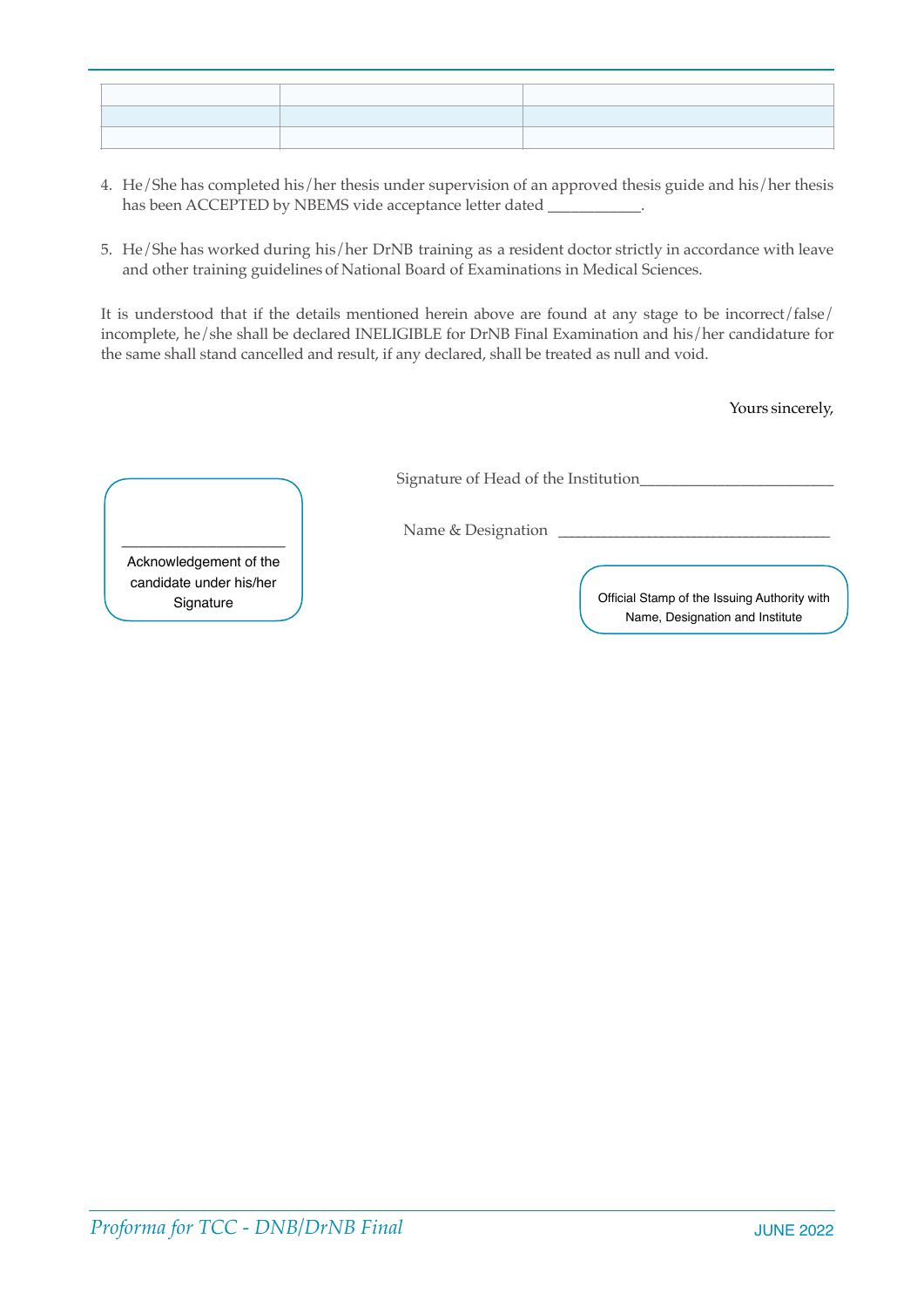### **ANNEXURE - V - D6Y**

# **DrNB (D6Y) Training Completion Certificate (Final)**

Format of Training Completion Certificate to be furnished by all DrNB (D6Y) Candidates who have undergone training in institute accredited with NBEMS for DrNB training.

✤ *Submission of False/Fabricated information/documents shall be liable for penal action.*

NOTE: **Ensure that DrNB training completion certificates MUST be issued on an OFFICIAL LETTERHEAD of the training hospital/institute under signature and stamp of Dean/ Principal/ Medical Superintendent/Head of the Institution/Director only, as perthe prescribed format along with the leave records.**

Office dispatch No.:...................... Date ofissue…………………

To, The Executive Director National Board of Examinations in Medical Sciences MedicalEnclave,AnsariNagar, MahatmaGandhiMarg(RingRoad) NewDelhi-110029

Candidate's Photograph

**Sub: Furnishing of DrNB (D6Y) Training Completion Certificate (Final)**

Sir,

|                | This training completion certificate has been issued to Dr |                          | Son/ Daughter/ Wife of                                            |
|----------------|------------------------------------------------------------|--------------------------|-------------------------------------------------------------------|
|                |                                                            |                          | who was registered with National Board of Examinations in Medical |
| Sciences w.e.f |                                                            | vide Registration Number | for Six years of                                                  |
|                | DNB/DrNB training in the specialty of __________           |                          | in our hospital/institution, for the purpose of eligibility       |
|                | for DrNB (Direct 6 Year) Final (Part II) Examination.      |                          |                                                                   |

It is hereby certified that:

- 1. He/She has joined the DrNB (Direct 6 Year) course on and **HAS COMPLETED**  mandatory Six years of training on  $\sqrt{ }$
- 2. The details of leave availed by the candidate till date are as follows:

| <b>Year of Training</b><br>(1st/2nd/3rd/<br>4th/5th/6th)                  | <b>Period of Leave</b><br>(Specify Dates of leave<br>availed) | <b>Nature of Leave</b> | No. of Days |
|---------------------------------------------------------------------------|---------------------------------------------------------------|------------------------|-------------|
|                                                                           |                                                               |                        |             |
|                                                                           |                                                               |                        |             |
|                                                                           |                                                               |                        |             |
| Total number of leave availed by the candidate during his/her entire DrNB |                                                               |                        |             |
| training (Grand Total in Days)                                            |                                                               |                        |             |

| <b>Year of Training</b><br>(1st/2nd/3rd/<br>4th/5th/6th) | Year of appearing in FAT<br>conducted by NBEMS | Year of appearing in Internal<br>Assessment conducted by the hospital |
|----------------------------------------------------------|------------------------------------------------|-----------------------------------------------------------------------|
|                                                          |                                                |                                                                       |
|                                                          |                                                |                                                                       |